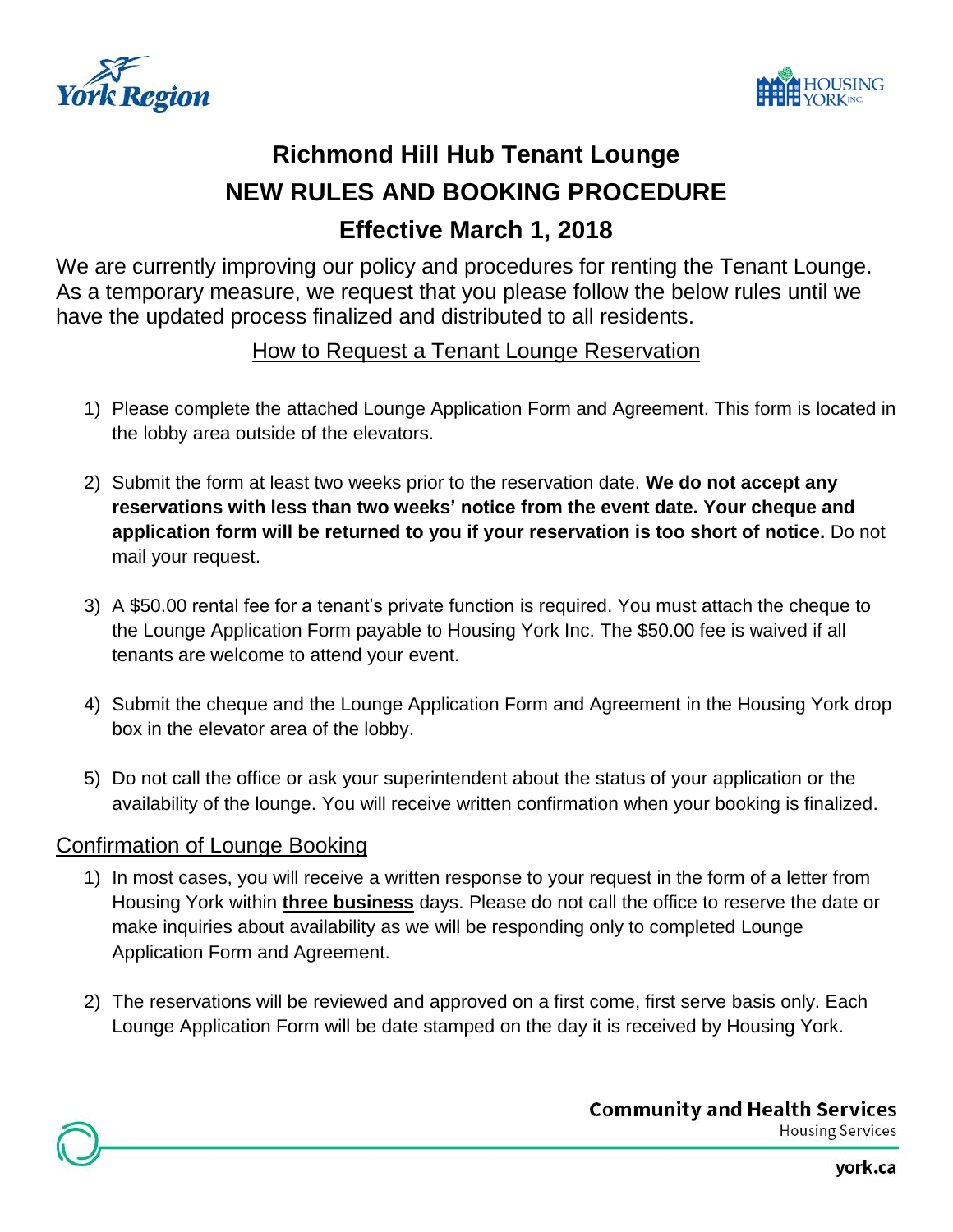### Daily Use of Tenant Lounge by Residents

1) The lounge and patio are available for tenant use only. The lounge will be open every day from 9:00 a.m. to 10:00 p.m. Access to the patio will be limited only when the tenant lounge is reserved for private tenant functions.

#### Lounge Rental Rules

- 1) The tenant lounge is considered an extension of your home and should be treated as such. You will be required to explain the purpose of your rental request on the Lounge Application Form and Agreement. We ask for this information to ensure that the lounge is used for tenant functions only, and not for outside community functions. You must be attending the event with your guests.
- 2) The room capacity is 50 persons as per the Fire Code regulations. To ensure your safety and the safety of your guests, no more than 50 people are allowed in the room at one time. The room capacity will be strictly enforced.
- 3) Tenants are responsible for their guests' behavior. The tenant is responsible for repair costs resulting from their guests' actions.
- 4) You are responsible for cleaning the tenant lounge, kitchen and washroom outside the tenant lounge by the end of the event.
- 5) The function must end no later than 10:00 p.m. and the lounge must be cleaned by you by 10:15 p.m. The room will be locked by 10:15 p.m.
- 6) Other tenants living near the tenant lounge must not be disturbed by the function. Excessive noise will not be allowed and party noise must be contained within the tenant lounge.
- 7) Minors must be supervised in the tenant lounge.
- 8) All function activities must remain inside the tenant lounge area.

9) The lounge rules are subject to change. We will post new rules when they do change. 10) Do not use glass containers on the patio.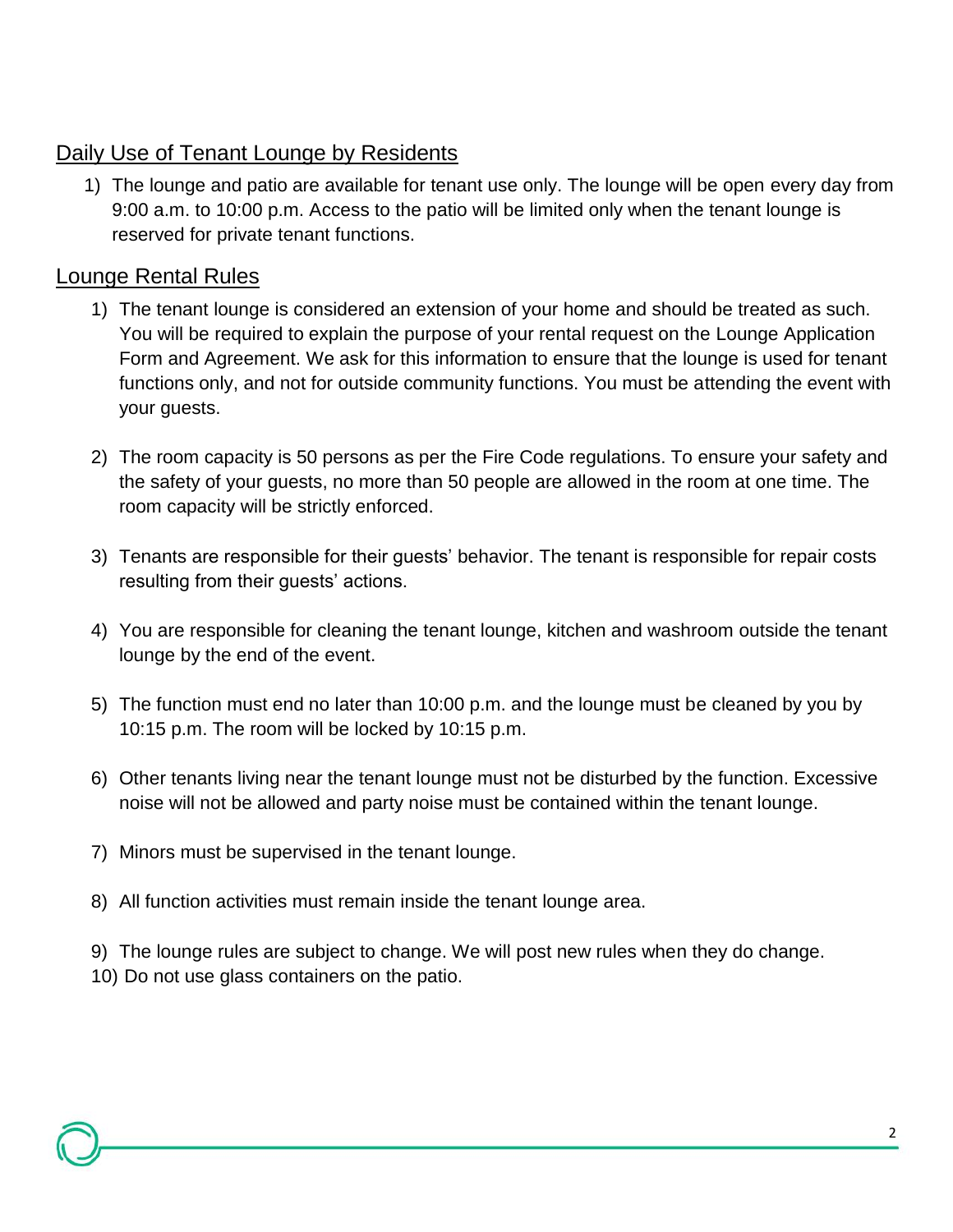- 11) A \$75.00 cleaning fee will be added to your tenant account if the lounge is not left neat and tidy. Housing York will solely determine the room condition after an event.
- 12) The tenant's account will be charged for any damages to the room.
- 13)No alcohol will be permitted in the tenant lounge.
- 14)Pets are not permitted in the tenant lounge or on the patio.
- 15)Smoking is not permitted on the lounge or patio.